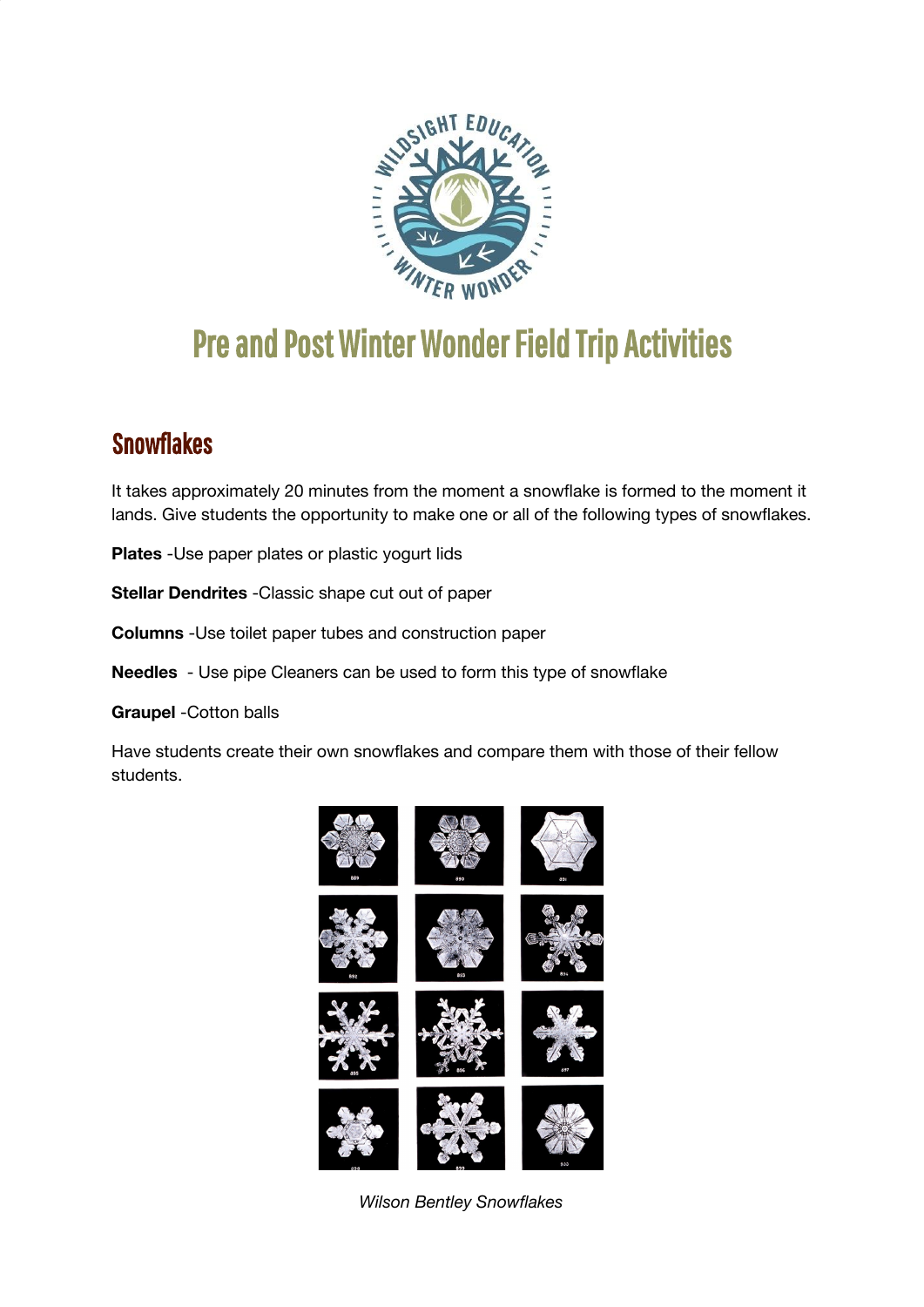## Winter Weather Watch

Have students build a Winter Weather Watch station. This can be as elaborate or simple as you'd like. Here are some ideas on weather data you can collect:

- Record daily temperature
- Record daily weather observations (cloud cover, precipitation, icy sidewalks)
- Record snowfall using a snow [gauge](https://www.scholastic.com/teachers/articles/teaching-content/snow-gauge/)
- Designate a snow plot where the snow will not likely be disturbed. Read the temperatures of the different layers in the snow pack (surface, middle, ground)
- Describe the different layers of snow
- General observations (why is it easier to make a snowball after school than in the morning?, types of snow crystals, types of clouds, etc.)
- Have students make weather predictions for the school week and then check your local forecast.

### Who Done It - Track & Scat Cards

Winter time is fabulous for looking for tracks in the snow. You can tell a lot about what an animal was doing, how they were moving, and which direction they were heading by investigating their tracks.

- Build a set of laminated track cards to help students learn about the different species in your area
- Create a Who Done It calendar board to track when and where tracks or scat were discovered
- Have students speculate and share what the animal might have been up to! Was it slowly stalking prey? Running (or hoping) away from a predator? Eating? Tracks and scat give us insight into a day in the life of different species.

#### **Get to know your local Species**

Research local wildlife and investigate their winter survival strategies. Do they migrate south? Or do they migrate to a different part of the region? Do they sleep the winter away? Or stay and cope? Or are they winter super species with special adaptations that allow them to thrive in the winter? Describe their winter habitat and how they acquire food, water, shelter. Some interesting species to research include Monarch butterflies, hummingbirds, elk, snowy owls, Swainson's hawks. Choose a local species that students are interested in learning more about.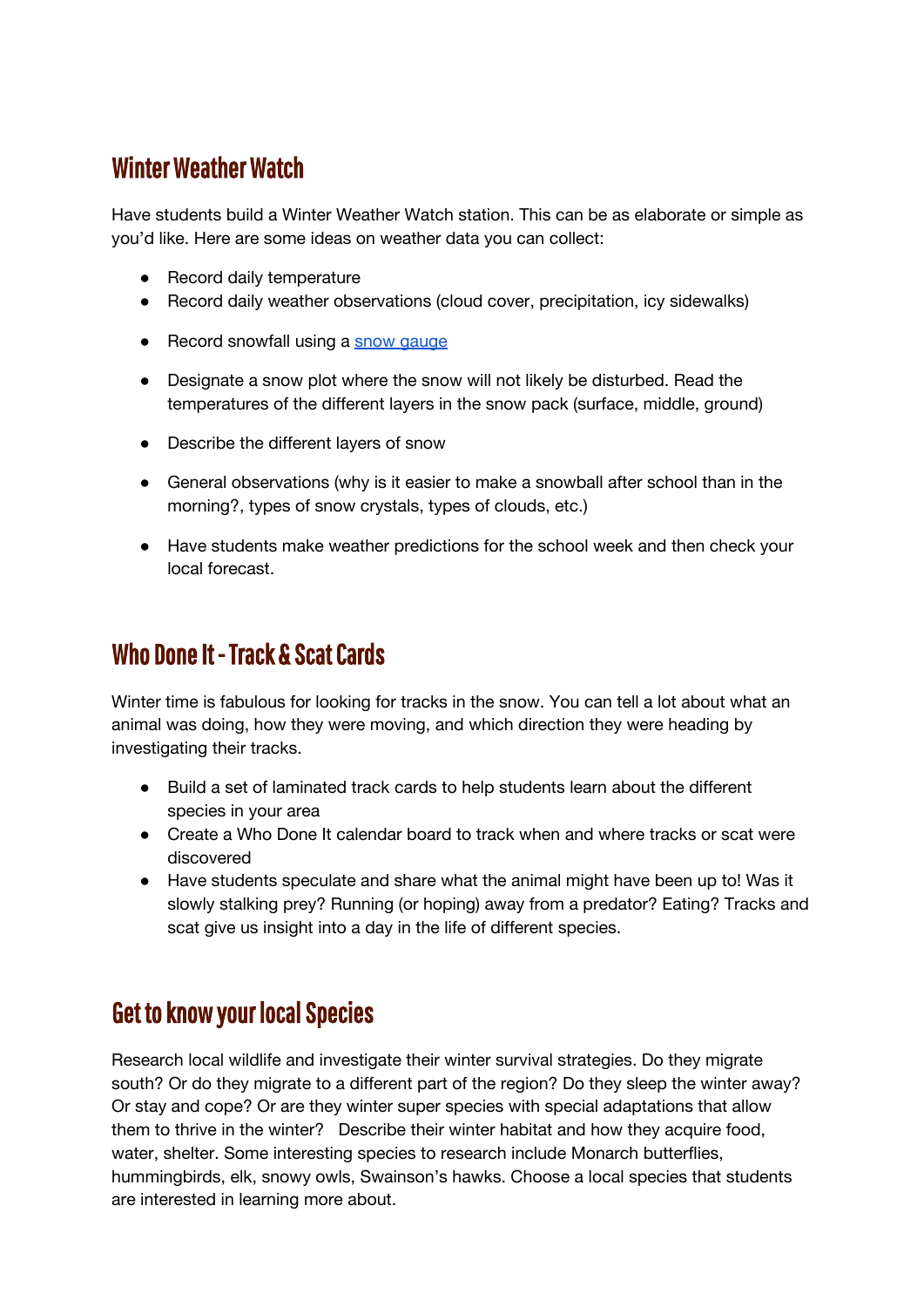

*Each fall, Monarch butterflies set out on an incredible 5,000 kilometer journey to their wintering sites in the mountain forests of Mexico. Their migration cycle is longer than their life span so no one butterfly will ever make the entire round trip.*

#### Winter Treasure Hunt

Using food coloring, create an array of different colored ice cubes. Prior to taking your students outside, hide the ice cubes around the school yard. The ice cubes could represent food for critters who stick around in the winter - seeds for birds, cones for squirrels, deciduous branches for moose.



## First Voices - Exploring Language

The First Voices website offers great resources for incorporating First Nations language into your teaching. There are handy apps to download that can help you to learn the language of your local first people. <https://www.firstvoices.com/explore/FV/sections/Data>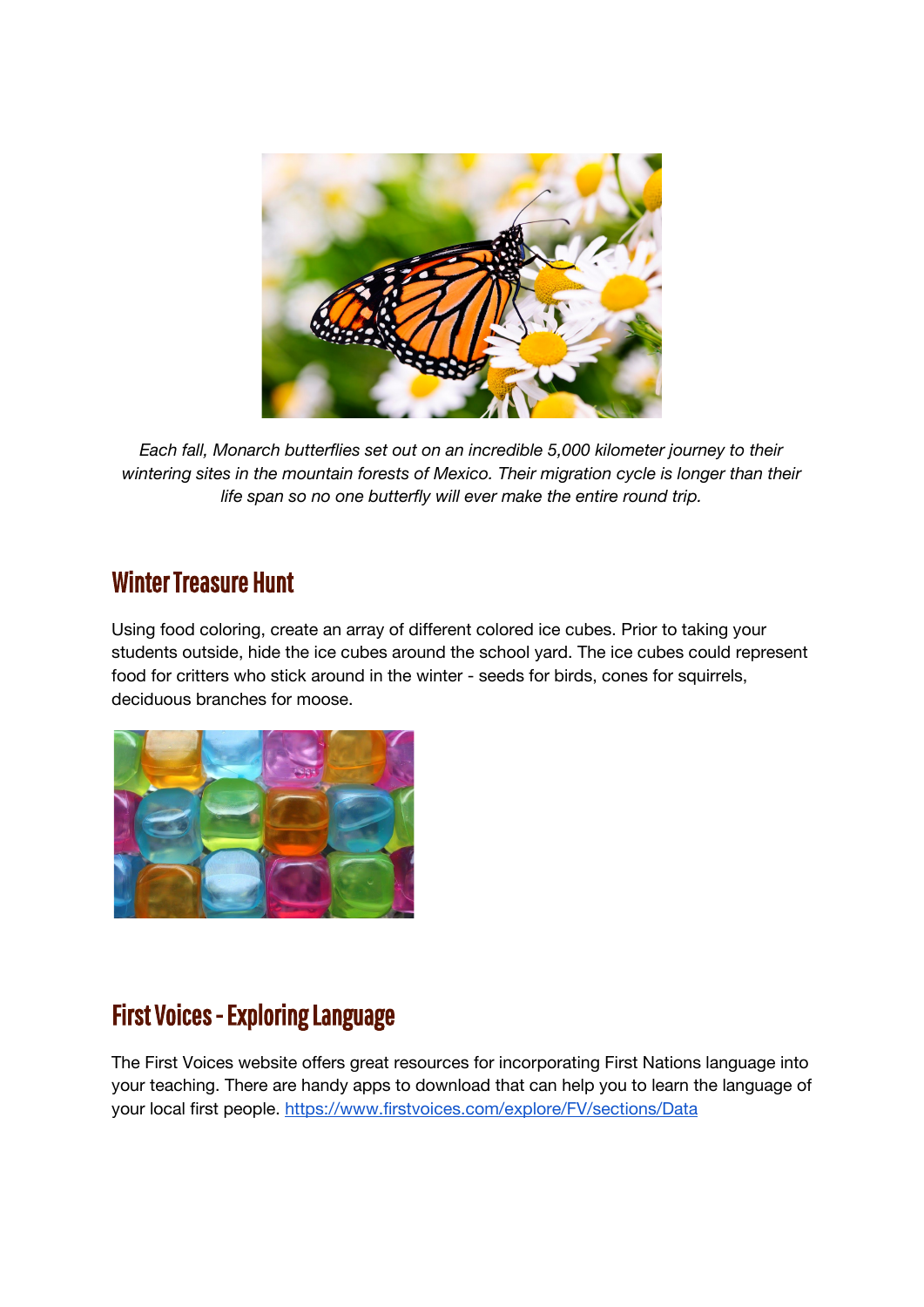# **Journaling**

When kids attempt to draw things they see in nature, they develop attention to detail. They also learn to observe objects more closely than you may typically do in a general nature walk. Observing and drawing objects from nature usually generates conversation about the objects themselves, which often develops new vocabulary. The intimate art of nature journaling helps all of us form a deeper connection to the natural world.



Some ideas to help get your journaling started:

- You don't need a fancy journal to start just something to write on. A plain notebook works great, clip boards are handy for ensuring a durable writing surface. If you want to do watercolor or painting, you'll want a notebook with thicker paper.
- Pack some journaling supplies for your outing: pencils, crayons, watercolor crayons, Bird and Plant ID books, binoculars, camera (you can print the pictures later for students to add to their journals), sit pads.
- Encourage students to tune in to all of their senses and record what they are smelling, hearing, seeing, tasting, ect.
- Record the weather, the temperature, and the date.

#### Winter Scavenger Hunt

Winter [Scavenger](https://drive.google.com/drive/folders/1iCj5ZSwoP-hfDULWb7M-s3v6YeZJotQb) Hunt

#### **Books**

The following books are a great way to introduce the winter and continue the learning throughout the seasons:

- Do Frogs Drink Hot Chocolate? How Animals Keep Warm *Etta Kaner*
- In the Snow Who's Been Here? *- Lindsay Barett George*
- Animals in Winter *Henrietta Bancroft and Richard Van Gelder*